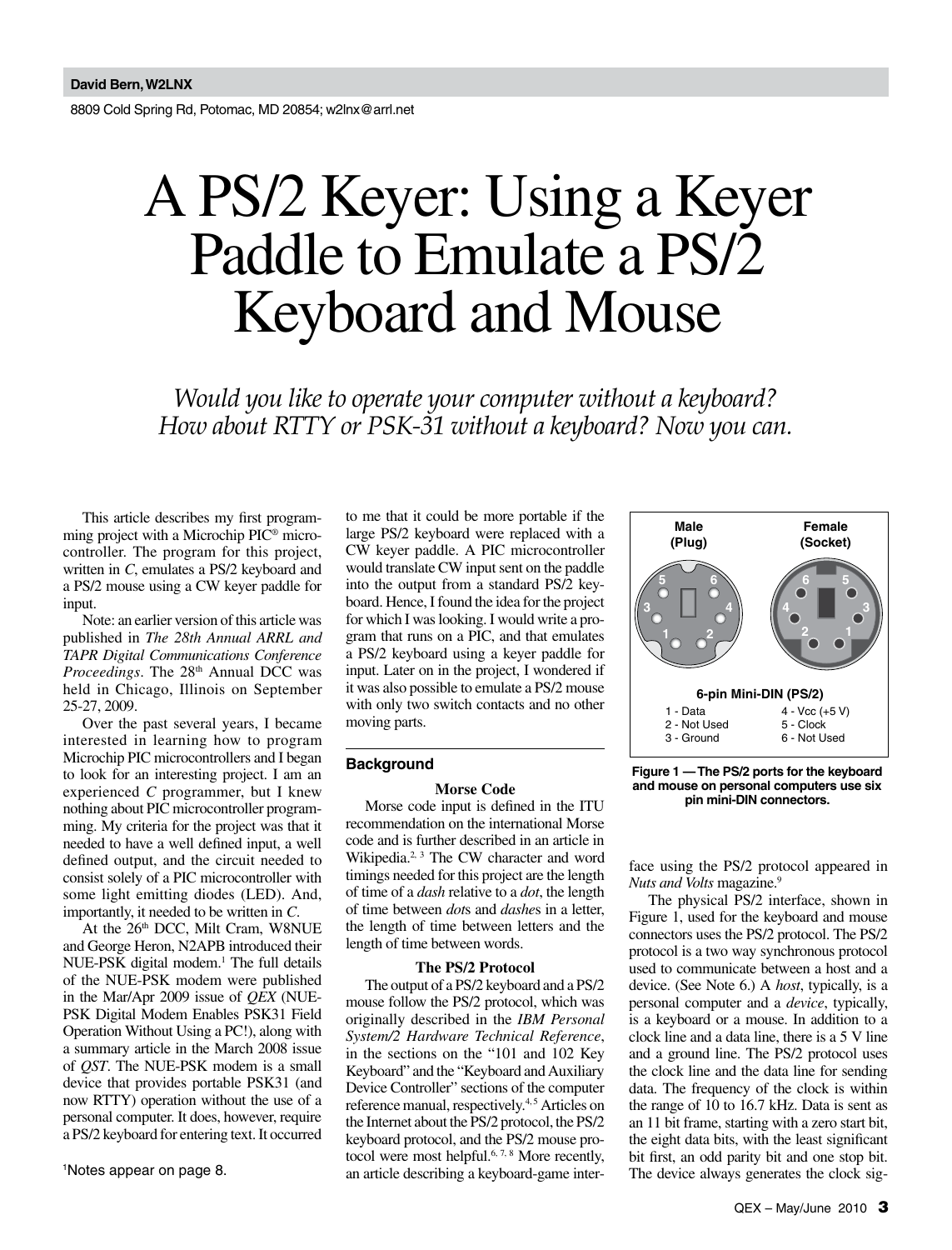nal. The host can request to communicate with the device by pulling the clock line low for at least  $100 \mu s$ , then pulling the data line low and then releasing the clock line back high. The device responds by generating the clock signal for the host to send its data to the device. Finally, the device acknowledges that it has received the complete data from the host.

# **The PS/2 Keyboard Protocol**

Each key on a PS/2 keyboard device is identified by a unique scan code. Scan code set 2 is commonly used today and it was originally developed by IBM for the AT keyboard.10 The keyboard device sends to the host the scan code of a key that is pressed; a break code and its scan code is then sent when that key is released. The host computer can communicate with the keyboard device. For example, the host commands the keyboard to light its Caps Lock LED when the Caps Lock key is pressed.

# **The PS/2 Mouse Protocol**

The standard PS/2 mouse device sends the host its movement and button information as a three byte packet. Mouse movement information is sent as a relative position change and is a signed nine bit two's complement binary number. Also, a standard PS/2 mouse has a left, a middle, and a right button. Initially, the host communicates with the mouse to configure it after the host has determined whether the mouse is a standard PS/2 mouse or an enhanced PS/2 mouse.

# **The Project**

# **Learning the PS/2 Protocol**

To gain an understanding of the PS/2 protocol, I needed to see the data and the clock lines at the wire level on a PS/2 cable.







**Figure 3 — This is the schematic diagram of the PS/2 Keyer.**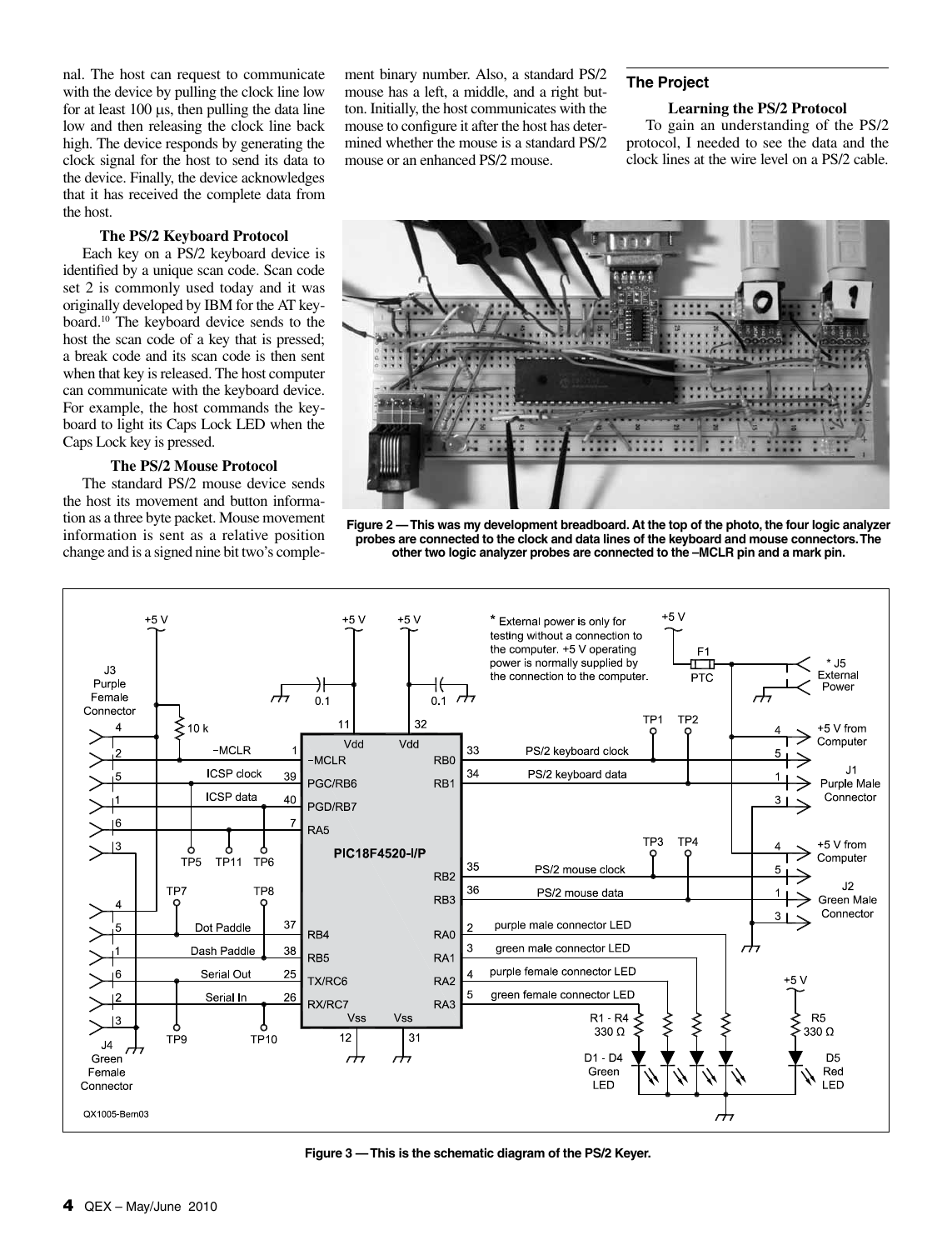I assembled a six pin mini-DIN connector breakout board from parts obtained from SparkFun Electronics, a wonderful resource for digital electronics hobbyists.11, 12 Sample PS/2 protocol data came from an original IBM AT computer PS/2 keyboard and a Logitech PS/2 three button mouse. I purchased an inexpensive logic analyzer from Saleae.13 Since the PS/2 data bits are sent in "reverse" order — least significant bit first — I created a paper form to record the start bit, eight data bits, parity bit, stop bit and any acknowledgment bit. Later in the project, I purchased a USBee SX logic analyzer, since it can decode the PS/2 protocol for the host and the device.<sup>14</sup>

# **PIC18F4520 Prototyping Boards**

I needed to choose a PIC microcontroller for my project. Rick Hambly, W2GPS, develops and sells time related products using PIC microcontrollers and he recommended that I use the 18F series PIC microcontrollers. I purchased the PIC18F4520 development kit from CCS: it includes a prototyping board, and most valuably, an exercise booklet to help get started.<sup>15</sup> Note that the PIC18F4520 prototyping board and exercise booklet can be purchased separately from the complete kit. Other prototyping and demonstration boards I have tried that use the PIC18F4520 are the PICDEM 2 Plus demonstration board from Microchip, the Dem2PLUS demonstration board from Sure Electronics, and the Olimex 40 pin bare prototyping board with RS-232 from SparkFun.<sup>16, 17, 18</sup> A USB version of the Olimex 40 pin bare prototyping board is also available.<sup>19</sup>

I assembled a prototyping board as shown in Figure 2 by using a breadboard purchased from Beginner Electronics, a PIC18F4520 microcontroller in the PDIP form factor, two six pin mini-DIN connectors, an ICD programming connector and a serial TTL

to RS-232 adapter.<sup>20, 21, 22, 23</sup> I connected the 5 V power supply to the prototyping board with a positive temperature coefficient (PTC) resettable fuse device, available from Spark Fun, at both mini-DIN connectors and at the ICD programming connector.<sup>24</sup> These devices protect the prototyping board and power supply sources against an accidental short circuit. The two mini-DIN connectors are connected to a personal computer using a PS/2 keyboard-and-mouse-to-USB adapter and two PS/2 male-to-male cables.25, 26 The ICD connector is connected to a PIC programmer with a short cable. As luck would have it, the receive and transmit pins of the RS-232 adapter match the corresponding input/output pins on the PIC18F4520. Note the probes connected to the logic analyzer in Figure 2.

The circuit schematic diagram shown in Figure 3 consists of essentially one component — the PIC18F4520 microcontroller. The PS/2 keyboard connector, the PS/2 mouse connector and the CW keyer paddle is connected to port B pins of the PIC to take advantage of the internal pull-up resistors provided within the PIC. No external clock crystal or resonator is needed since the internal 8 MHz clock within the PIC is used instead.

## **PIC Development Tools**

For the PIC programmer, I used the Microchip PICkit™ 2 programmer/debugger.27 The PICkit 2 is inexpensive and was adequate for this project. It has a convenient power management feature: it provides power to the development board if it detects that the board has no power. Also, power to the board can be turned on and off from a software menu item.

After evaluating free demonstration versions of several PIC *C* compilers, I chose the CCS *C* compiler since it appears to best hide hardware details of PIC microcontrollers with library functions.<sup>28</sup> The port input/output library functions are easy to use and interrupt service routines are easy to write. Also, Rick Hambly, W2GPS, recommended the CCS *C* compiler since he uses it extensively for his work.

For the actual development environment, I preferred to use the Microchip MPLAB® integrated development environment (IDE) instead of the one provided by CCS with their  $C$  compiler suite.<sup>29</sup> Note that the less expensive CCS PCH *C* compiler instead of the full CCS *C* compiler suite is sufficient for this project since PCH integrates with the MPLAB IDE.<sup>30</sup>

# **Learning PIC** *C* **Programming**

My first goal was to repeatedly blink an LED on and off and to display "hello, world" on a *HyperTerminal* serial terminal window. I read several introductory books on PIC *C* programming to get me started.31, 32, 33 There are several other good books to read, as well.34, 35, 36 *Nuts & Volts* and *Circuit Cellar* magazines also have good articles on PIC microcontroller development.37, 38

For program testing and debugging, I learned to use LEDs and timing pulses on an output pin to observe with a logic analyzer. I used the printf() function to print configuration and debugging information during program development and testing. I also quickly learned *not* to introduce a timing error in the code by putting a printf() in the wrong place.

# **Writing the Program**

This program is organized into three software modules. The first module decodes CW characters keyed in with the paddle. The invalid CW character *di di dah dah* is used to indicate that the next character entered is a command code. Some command codes are keyboard Enter, keyboard Caps Lock, an

# **Table 1**

#### **The Parts List to Build the PS/2 Keyer on a Circuit Board**

| Part                             | Quantity                                          | <b>Part Name</b>                                     | Vendor       | <b>Part Number</b> |
|----------------------------------|---------------------------------------------------|------------------------------------------------------|--------------|--------------------|
| $C1, C2$ 2                       |                                                   | 0.1 $\mu$ F 50 V 10% PC-Mount Capacitor              | Digi-Key     | BC1148CT-ND        |
| D5.                              |                                                   | Red round diffused lens LED                          | Digi-Key     | <b>P589-ND</b>     |
| R <sub>1</sub> -R <sub>5</sub> 5 |                                                   | 330 $\Omega$ ¼ W resistor                            | Digi-Key     | P330BACT-ND        |
| R6                               |                                                   | 10 k $\Omega$ ¼ W resistor                           | Digi-Key     | 10KQBK-ND          |
| U1                               |                                                   | 40 pin IC socket                                     | Digi-Key     | 3M5471-ND          |
| U1                               |                                                   | PIC18F4520-I/P                                       | Digi-Key     | PIC18F4520-I/P-ND  |
|                                  | 4                                                 | Self-Stick Rubber Feet                               | Digi-Key     | SJ5012-0-ND        |
| J1, J3                           |                                                   | PS/2 keyboard extension cable with purple connectors | Micro Center | SKU: 133314        |
| J2, J4                           |                                                   | PS/2 mouse extension cable with green connectors     | Micro Center | SKU: 133272        |
| J4                               |                                                   | 1/4 inch In-Line Stereo Audio Jack                   | RadioShack   | Catalog #: 274-141 |
| $D1-D4$ 4                        |                                                   | Green rectangular clear lens LED                     | SparkFun     | SKU: COM-08532     |
|                                  | Microchip PIC kit 2 microcontroller programmer    |                                                      | Digi-Key     | PG164120-ND        |
|                                  |                                                   | Saleae Logic logic analyzer                          | SparkFun     | SKU: TOL-08938     |
|                                  | Pro USB Converter: USB to PS/2 Keyboard and Mouse |                                                      | Micro Center | SKU: 919712        |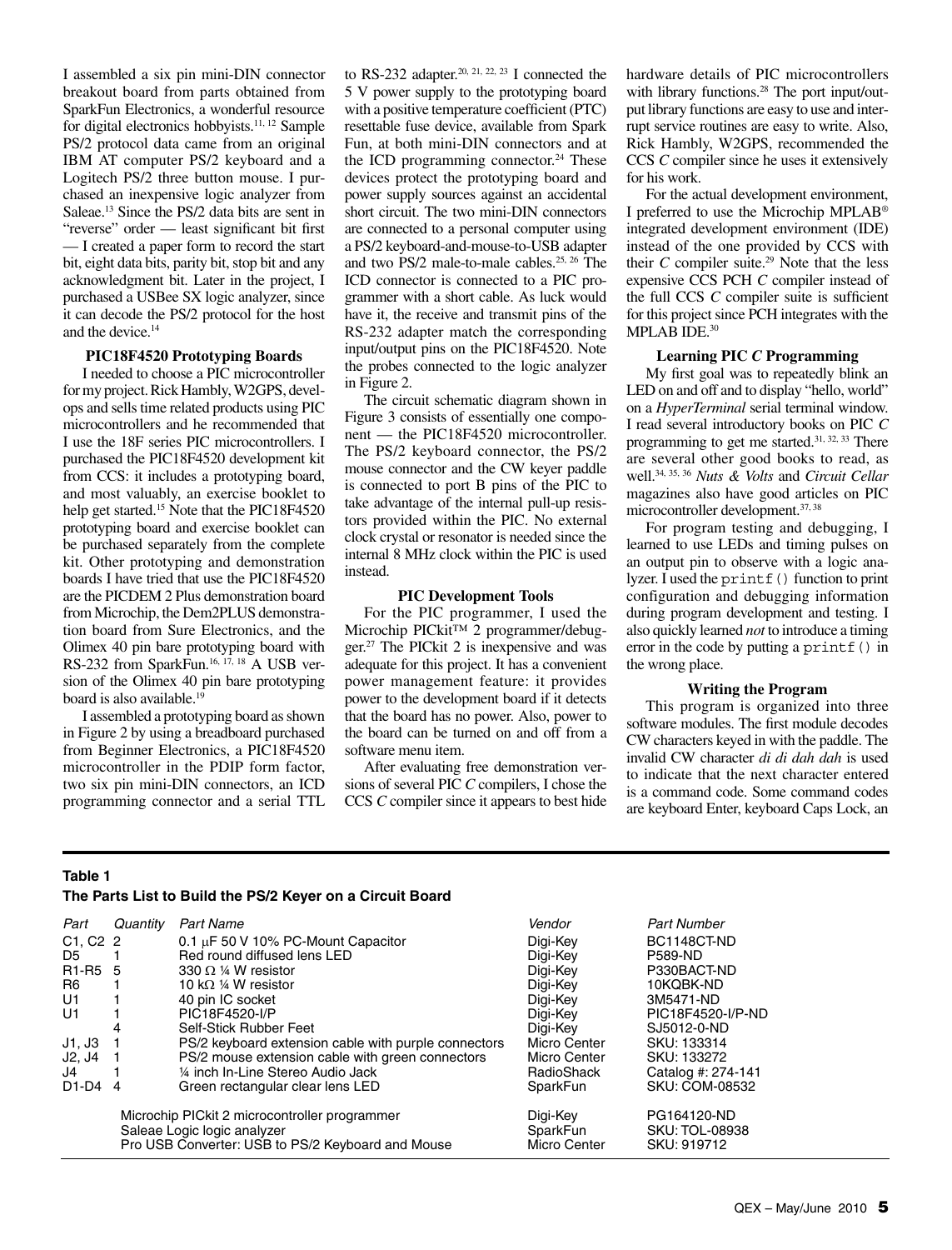error code and a switch to mouse mode. The error code generates the appropriate number of backspace characters to the beginning of a word just entered. CW is translated into ASCII text characters using a lookup table.

The paddle *dot* and *dash* contacts are connected to pins RB4 and RB5, respectively, of port B to take advantage of the change-oninput interrupt feature. This allows the PIC to go to sleep and consume practically no power while waiting for an interrupt to occur when a paddle lever is pressed.

Keyer paddle switch contact bounce was probably the most challenging problem of this project. A paper on switch bounce convinced me that a keyer paddle without any switch contacts, such as the Touchkeyer paddle is necessary for this project.<sup>39, 40</sup> An internal timer interrupt is used to measure time between *dot*s and *dashe*s. Using port B input interrupts and timer interrupts simplified the code.

The second module emulates a PS/2 keyboard using the PS/2 protocol. ASCII characters are translated into PS/2 keyboard scan codes using a lookup table. The lookup table has every character of a PS/2 keyboard, including those not found in Morse code. It was a thrill to first see the letter Q generated by the PIC microcontroller appear in a *NotePad* text editor window!

The third module emulates a PS/2 standard three-button mouse. It generates PS/2 mouse button clicks and mouse pointer movement from the keyer paddle input. Clicking — briefly pressing — the left paddle lever generates a left mouse button click and, correspondingly, clicking the right paddle lever generates a right mouse button click. Mouse pointer movement is controlled by pressing and holding the paddle lever: the left contact controls the left-right mouse pointer movement; the right contact controls the up-down mouse pointer movement. Pressing both sides moves the mouse pointer along one diagonal direction or the other diagonal direction. Hence, there are eight possible mouse movement directions, and it is possible to move the mouse pointer in an



**Figure 4 — On the printed circuit board, there is a green LED in a transparent plastic lens next to each cable connection. Hot glue is used to protect and secure the connections from the PS/2 cables to the circuit board. The circles in the corners indicate where rubber feet are placed under the circuit board.**



**Figure 5 — This photo shows a PICkit 2 programming cable wired using the connections shown in Table 2. Hot glue protects the cable connections to a small prototyping board. The dark colored dot on the top left corner of the perf board is oriented with the white triangle on the PICkit 2.**

# **Table 2A PS/2 Mouse Extension Cable with Green Connectors and PS/2 Keyboard Extension Cable with Purple Connectors**

| Pin            | Wire Color |  |
|----------------|------------|--|
| 1              | Black      |  |
| 2              | Violet     |  |
| 3              | Red        |  |
| 4              | Green      |  |
| $\overline{5}$ | Yellow     |  |
| հ              | Blue       |  |

# **Table 2B**

**Connections from the PICkit 2 Programmer Male Connector to a PS/2 Male Connector PICkit 2 Programming Cable**

| Pin | <b>PICkit 2 Male Connector</b> | Pin | PS/2 Male Connector |
|-----|--------------------------------|-----|---------------------|
|     | $-MCLR$                        |     | $-MCLR$             |
| 2   | $\mathsf{V}_{\texttt{DD}}$     |     | V <sub>DD</sub>     |
| 3   | ground                         | з   | ground              |
| 4   | <b>ICSP PGD</b>                |     | <b>ICSP</b> data    |
| 5   | <b>ICSP PGC</b>                | 5   | <b>ICSP</b> clock   |
| 6   | not connected                  | 6   | not connected       |
|     |                                |     |                     |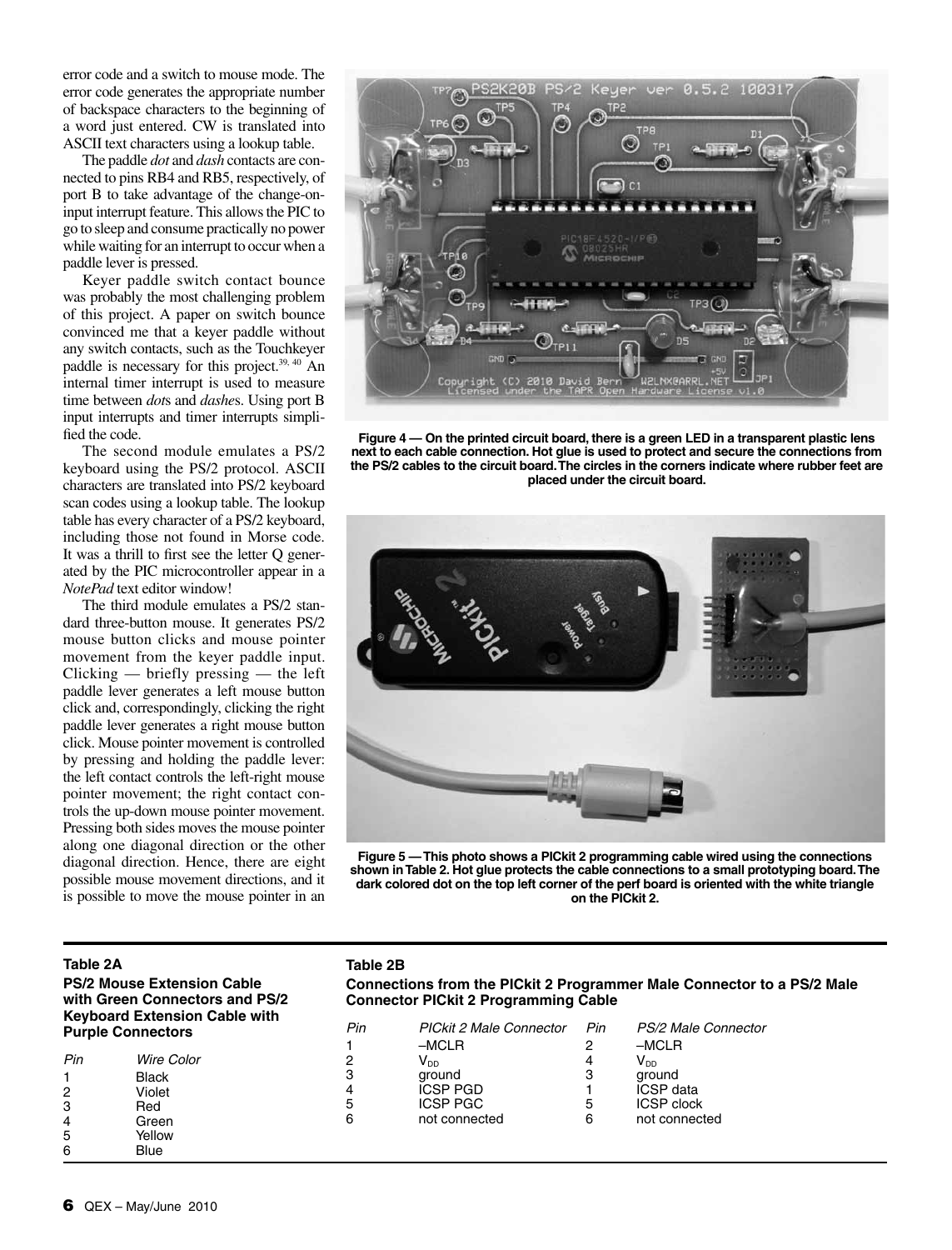# **Table 3A**

# **Cable From Bencher CW Paddle to a ¼ Inch Stereo Phone Plug, RadioShack Catalog no.: 274-139.**

| Paddle Contact        |               | ¼ Inch Stereo<br><b>Phone Plug</b> |
|-----------------------|---------------|------------------------------------|
| Dot<br>Dash<br>Ground | Left<br>Right | <b>Tip</b><br>Ring<br>Sleeve       |

# **Table 3B**

**Connections Between a ¼ Inch Stereo In-Line Jack, RadioShack Catalog no.: 274-141, and a PS/2 Male Connector. CW Paddle Cable**

|             | 1/4 Inch Stereo In-Line Jack   | PS/2 Male<br>Connector |
|-------------|--------------------------------|------------------------|
| Dot<br>Dash | <b>Brass Tab</b><br>Silver Tab | 5<br>1                 |
| Ground      |                                | з                      |



**Figure 6 — This shows a CW paddle cable wired using Table 3B.**

octagon. Pressing for longer than about three seconds causes the mouse pointer to move faster on the screen. A command code of three left clicks switches the program back to keyboard mode. Again, it was fun to see the mouse pointer move by itself in a continuous circle on the screen during initial testing. It took about two weeks of testing and experimenting with different mouse pointer movement policies to get something reasonable to control mouse pointer movement.

Testing during software development was not difficult. A PS/2 keyboard and mouse to USB adapter, a logic analyzer and LEDs were used. During program startup, the PIC would send a PS/2 keyboard and a PS/2 mouse device reset code via the PS/2 to USB adapter to the host computer. The computer would then respond with PS/2 device configuration command codes. This made it unnecessary to repeatedly plug and unplug the adapter USB connector in and out of the USB port on the computer. I used a logic analyzer to help my understanding of the host-to-device initial configuration dialog and for debugging my generated PS/2 keyboard scan codes and PS/2 mouse packets. I connected the logic analyzer probes to the PS/2 keyboard and the PS/2 mouse clock and data lines. Also, additional mark pulses were generated at points of interest in the code to identify logic analyzer points of interest. LEDs connected to pins on port A indicated program activity. A general status LED, an LED for the PS/2 keyboard port, and an LED for the PS/2 mouse port were used.

# **Building a Circuit Board**

After the 2009 *Digital Communications Conference,* I designed a printed circuit board

as shown in Figure 4. A PS/2 mouse extension cable with green connectors and a PS/2 keyboard extension cable with purple connectors were cut in half and attached to the circuit board with hot glue. The male green and purple connectors are connected to the corresponding purple and green female connectors of the PS/2 keyboard-and-mouse-to-USB adapter.

Table 1 provides the parts list of readily available components to construct a circuit board. Figure 5 shows a PICkit 2 programming cable wired according to the information in Table 2.

Figure 6 shows a CW paddle cable. On one end of a connecting cable, I wired an in-line ¼ inch stereo phone jack and on the other end I used a PS/2 male connector, wired according to Table 3B.

A sample program is shown in Figure 7. It continuously blinks all the port LEDs. This program is useful for doing a basic test of the circuit board after its construction.

# **Future Enhancements**

The current version uses a PS/2 keyboard-and-mouse-to-USB adapter to connect the PIC18F4520 microcontroller to the host computer. My next version will use a PIC18F4550 microcontroller, since it contains an internal USB interface, eliminating the need for a PS/2-to-USB adapter.

# **Availability**

The source code and the Express PCB circuit board files for this project are available for download from the ARRL *QEX* Web page.<sup>41</sup> The source code is released under the GNU General Public License, version 2 (GPLv2); the files for the printed circuit board are released under The TAPR Open Hardware License Version 1.0 (May 25, 2007).

## **Conclusion**

This is an interesting and enjoyable project. I hope that this article inspires you to start a Microchip PIC microcontroller programming project. You can incrementally develop a microcontroller project of moderate complexity by systematically testing at every step of the way. Microchip PIC microcontrollers, programming tools and software development tools are readily available and are relatively inexpensive.

This project may be of possible use by people who have limited physical mobility who cannot use a conventional keyboard or a mouse. This could allow them to type on a computer or to manipulate a mouse pointer using just two switch contacts. Coupled with a "Puff and Sip Key," described in the March 2004 issue of *QST,* the PS/2 keyer could allow hands free operation of a computer.<sup>42</sup>

# **Acknowledgements**

I would like to thank the following people for helping me with this project in some way: Adam Bern, KB3KVD, for being my keyer paddle mouse tester, Jim Johns, KAØIQT, for enlightening conversations about Microchip tools, Joe Julicher, N9WXU, for suggesting the PICkit 2 programmer, Larry Wolfgang, WR1B, for convincing me to work on this project, Milt Cram, W8NUE, and George Heron, N2APB, for developing their NUE-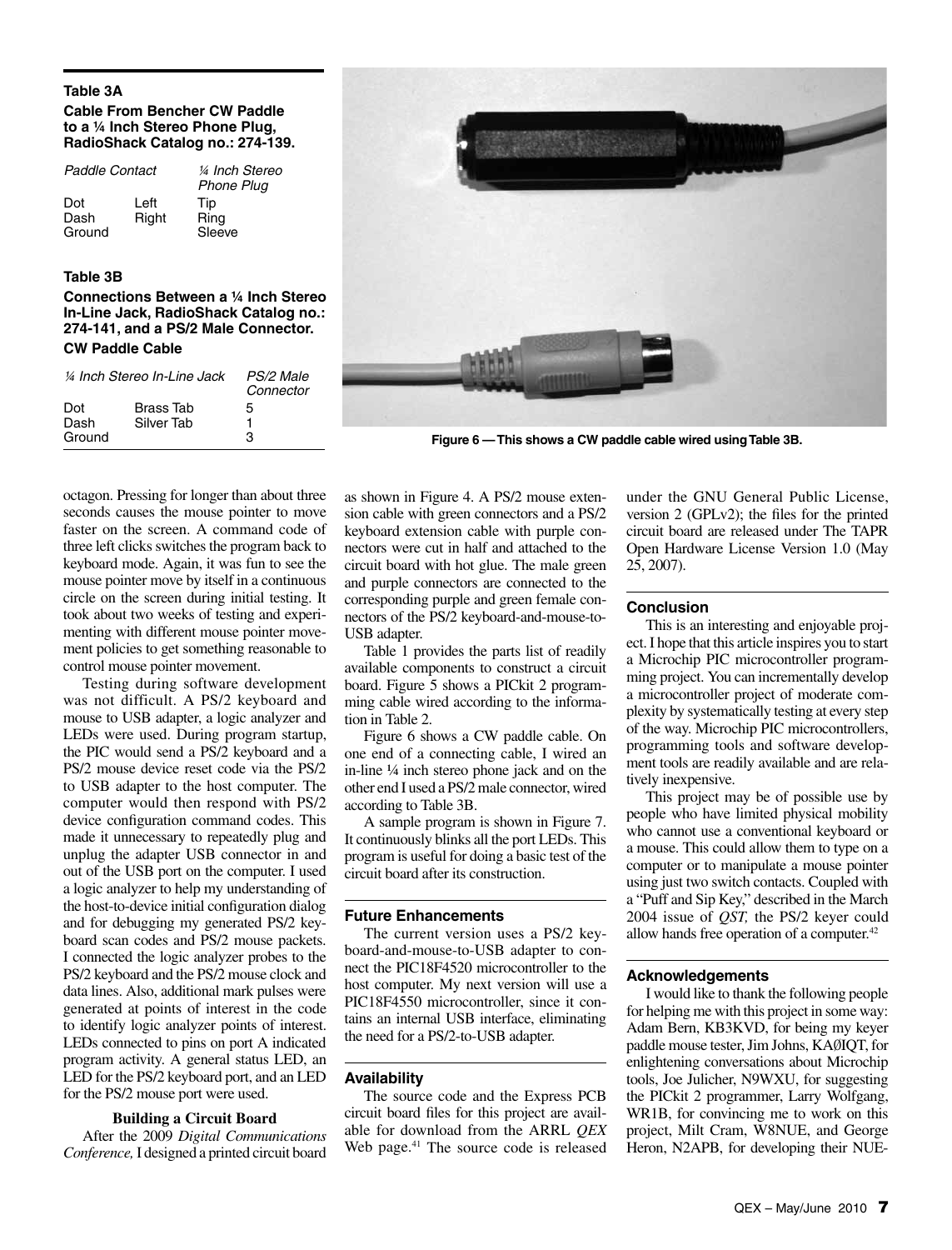PSK modem, Rick Hambly, W2GPS, for giving me guidance, and Steve Bible, N7HPR, for encouraging me to write up this project for the 2009 Digital Communications Conference. **Notes** 1 Milton Cram, W8NUE, and George L. Heron, N2APB, "NUE-PSK31: A digital modem for PSK31 Field Operation...Without Using a PC!," 2007 *TAPR and ARRL 26th Digital Communications Conference Proceedings*, Hartford, Connecticut: ARRL. 2 International Morse code, "RECOMMENDATION ITU-R M.1677," International Telecommunication Union, 2004; available at **www.godfreydykes.info/ international morse code.pdf** 3 Morse code, Wikipedia, The Free Encyclopedia; **http://en.wikipedia.org/wiki/ Morse\_code** 4 Keyboard 101- and 102-Key, *IBM Personal System/2 Hardware Interface Technical Reference — Common Interfaces*, 1990; **www.mcamafia.de/pdf/pdfref.htm** 5 Keyboard and Auxiliary Device Controller, *IBM Personal System/2 Hardware Interface Technical Reference — Common Interfaces*, 1990, **www.mcamafia.de/pdf/pdfref.htm** 6 Adam Chapweske, *The PS/2 Mouse/ Keyboard Protocol*, 2003; **www.computerengineering.org/ps2protocol/** 7 Adam Chapweske, *The PS/2 Keyboard Interface*, 2003; **www.computer-engineer ing.org/ps2keyboard/** 8 Adam Chapweske *The PS/2 Mouse Interface*, 2003; **www.computer-engineer ing.org/ps2mouse/** 9 Jochen Jahn, "Keyboard-Game Interface," *Nuts & Volts Magazine***,** Dec 2009, pp 30-34. 10Adam Chapweske, *Keyboard Scan Codes: Set 2*; **www.computer-engineering.org/ ps2keyboard/scancodes2.html**  11SparkFun Electronics, MiniDIN 6-Pin Connector, SKU: PRT-08509; **www. sparkfun.com/commerce/product\_info. php?products\_id=8509** 12SparkFun Electronics, MiniDIN 6-Pin Connector Breakout, SKU: PRT-08651; **www.sparkfun.com/commerce/product\_info.php?products\_id=8651** 13Saleae LLC, Saleae logic analyzer; **www. saleae.com/logic/** 14CWAV, Inc, USBee SX logic analyzer; **www. usbee.com/sx.html** 15CCS, Inc., PIC18F4520 Development Kit; **www.ccsinfo.com/product\_info. php?products\_id=18F452kit** 16Microchip Technology Inc., PICDEM 2 Plus, Part Number: DM163022; **www.microchip. com/stellent/idcplg?IdcService=SS\_ GET\_PAGE&nodeId=1406&dDocName= en010072** 17Sure Electronics Co, Hybrid of PIC18F4520 Dem2PLUS and Low Power Demo Board; **www.sure-electronics.com/product/ goods.php?id=24** and **www.sureelectron ics.net/goods.php?id=24** 18SparkFun Electronics, 40 Pin PIC Development Board, SKU: DEV-00021; **www.sparkfun.com/commerce/prod uct\_info.php?products\_id=21** 19SparkFun Electronics, 40 Pin PIC #include <18F4520.h> #use delay(internal=8MHZ) #use rs232(baud=9600, xmit=PIN\_C6, rcv=PIN\_C7) #define PORT0\_LED PIN\_A0 #define PORT1\_LED PIN\_A1 #define PORT2\_LED PIN\_A2 #define PORT3\_LED PIN\_A3 #define DELAY 250 void blink port LEDs(void); /\* -------------------------------------------------- \* \* this program continuously blinks all the port LEDs \* \* -------------------------------------------------- \*/ void main(void)  $\left\{ \right.$  delay\_ms(DELAY); printf("Figure 7 sample program... hello $\r\ln$ "); for  $(j; j)$  { blink port LEDs(); } } /\* --------------------------------- \* \* this routine blinks each port LED \* \* --------------------------------- \*/ void blink\_port\_LEDs(void) { output high(PORT0 LED); delay ms(DELAY); output low(PORT0 LED); delay ms(DELAY); output high(PORT1 LED); delay ms(DELAY); output\_low(PORT1\_LED); delay\_ms(DELAY); output high(PORT3 LED); delay ms(DELAY); output\_low(PORT3\_LED); delay\_ms(DELAY); output high(PORT2 LED); delay ms(DELAY); output\_low(PORT2\_LED); delay\_ms(DELAY); } **Figure 7 — This is a sample** *C* **program for the PIC18F4520 using the CCS** *C* **compiler.**